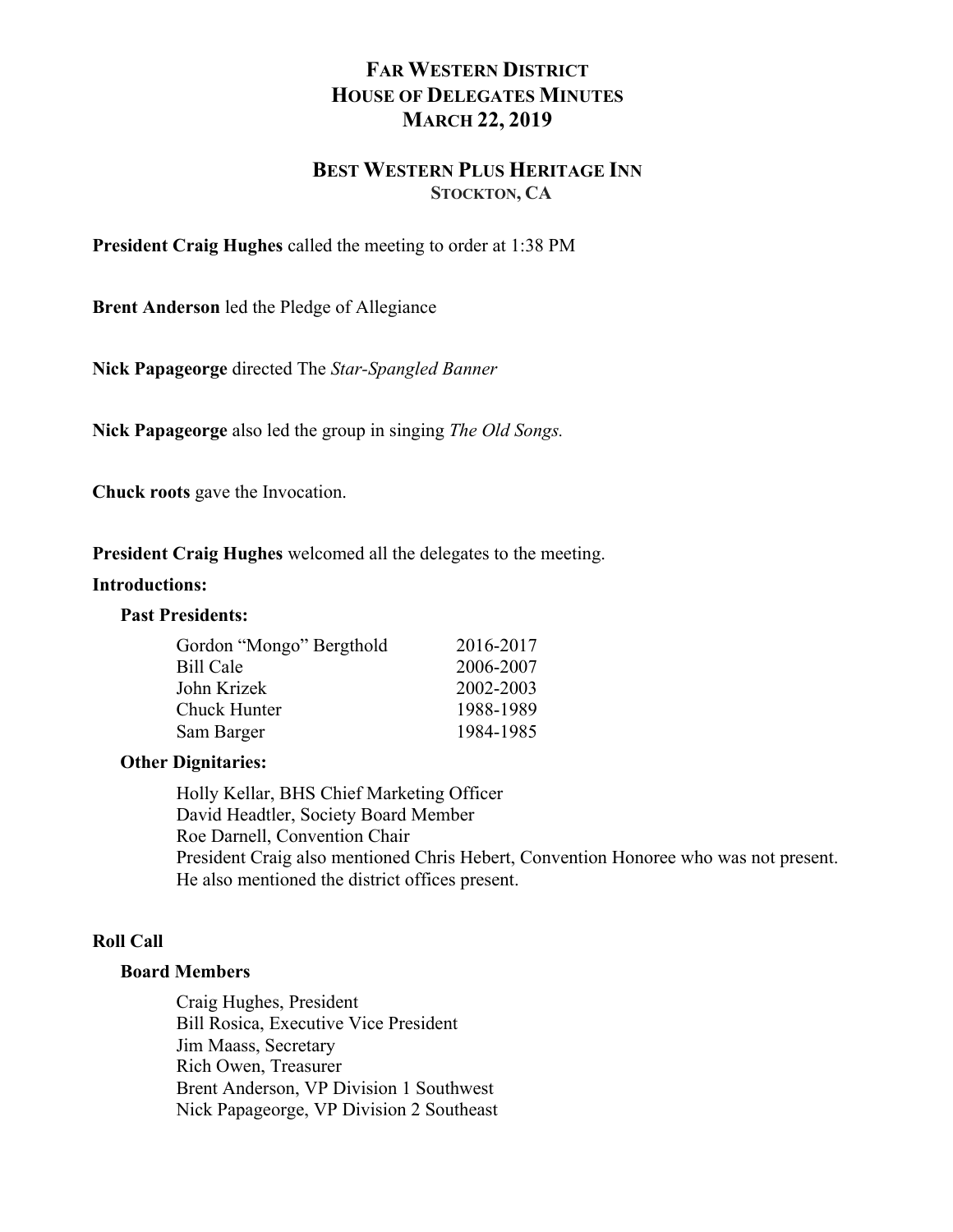Dick Whitten, VP Division 3 Northwest Chuck Roots, VP Division 4 Northeast Adam Kaufman, VP Division 5 Arizona \*Russ Young, VP Music and Performance – absent \*Brett Littlefield, Contest and Judging – absent

## **Past Presidents in attendance**

| 2016-2017 |
|-----------|
| 2006-2007 |
| 2002-2003 |
| 1988-1989 |
| 1984-1985 |
|           |

#### **Chapters in Attendance**

- D005 Bakersfield
- D030 Barbary Coast
- D072 Central Arizona
- D057 Central California
- D058 Folsom
- D102 Fremont-Hayward
- D059 Fresno
- D056 Fullerton
- D069 Mesa
- D040 Nevada-Placer
- D009 Placerville
- D044 Prescott
- D023 San Diego
- D046 Santa Fe Springs
- D008 Santa Rosa
- D042 Stockton
- D006 Walnut Creek

Secretary Jim Maas reported that a quorum was present.

**District President's Remarks**: President Craig Hughes mentioned that the dues increase is paying off already. Lower prices for non-competing members and registrations are less expensive for all saving members who attend conventions more that the dues increase. He thanked the HOD for the vote of confidence by increasing the dues. He also discussed the weekend competition with Everyone in Harmony mixed quartets and choruses competing.

## **Approval of the Agenda**

MSA to approve the agenda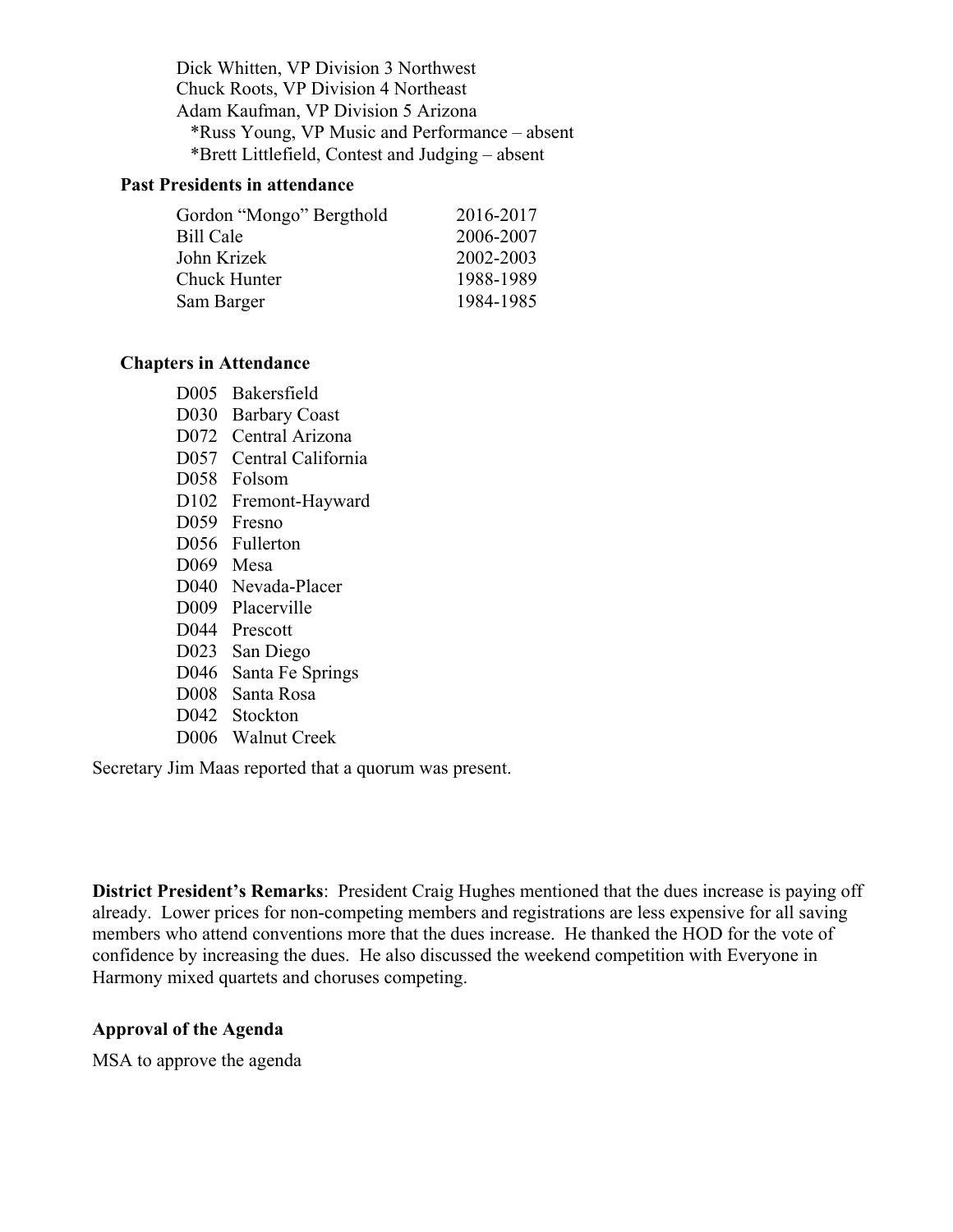#### **Approval of HOD Minutes October 12, 2018**

MSA to approve the minutes

#### **Receipt of HOD Reports**

MSA to receive the HOD Report

#### **Additional Officer/Committee Reports**

### **Youth in Harmony Steve Salmon**

Steve thanks the chapters for passing the hat for donations to help for youth programs. He mentioned that the Youth Harmony Camp is one event. It costs each boy \$95 to attend but district support is \$200 per boy. He also mentioned the endowment funds. Retarding outreach, he will be contacting educators letting them know of youth activities which will be available. Mentioning the High School Quartet contest operations: He told the HOD that Bruce Sellnow (who has coordinated the Contest for years) has moved to Colorado. Richard Lund will be taking over for the North and that he is looking for a Southern Coordinator. Bruce was in attendance at the HOD and made a pitch for the HS quartet contest and asked for donations to help with the afterglow pizza party for the boys. It had been announced at the Board Meeting the previous day that next year, mixed and female quartets will compete.

#### **Events Bryan Forbes**

## In Bryan's absence (he was busy working the convention), President Craig mentioned what the fee for hosting conventions for this years' cycle. The fixed fees for this cycle is set as Single Divisional at \$1250, Double Divisional at \$1500, Spring/Prelims at \$1750 and the Fall at \$2500. The board will review this at its June board meeting and set the fee schedule for next year.

#### **Fall 2020 Convention at Sea <b>Bill Rosica**

Bill introduced Donna Hisey from Expedia Travel who is organizing the cruise ship bookings. She mentioned that most the of ocean view cabins are gone with more than 100 reservations thus far. Her goal is to "take over the ship." 600 cabins have been set aside for the FWD Convention. She has set a goal to reach 200 cabins by the end of this weekend and 300 by the end of the convention in Sacramento in October. Bill encouraged everyone to get to word out. He said don't be that person who doesn't go and then wish he did.

## **Financial Development Roe Darnell**

Roe talked about youth coming to his chapter as a result of the youth harmony camp. In addition he discussed the Harmony Foundation Donor Choice program and made a pitch to get more members signed up and to designate (up to 30%) to a chapter and the district. His is looking for the first FWD chapter to have 100% participation.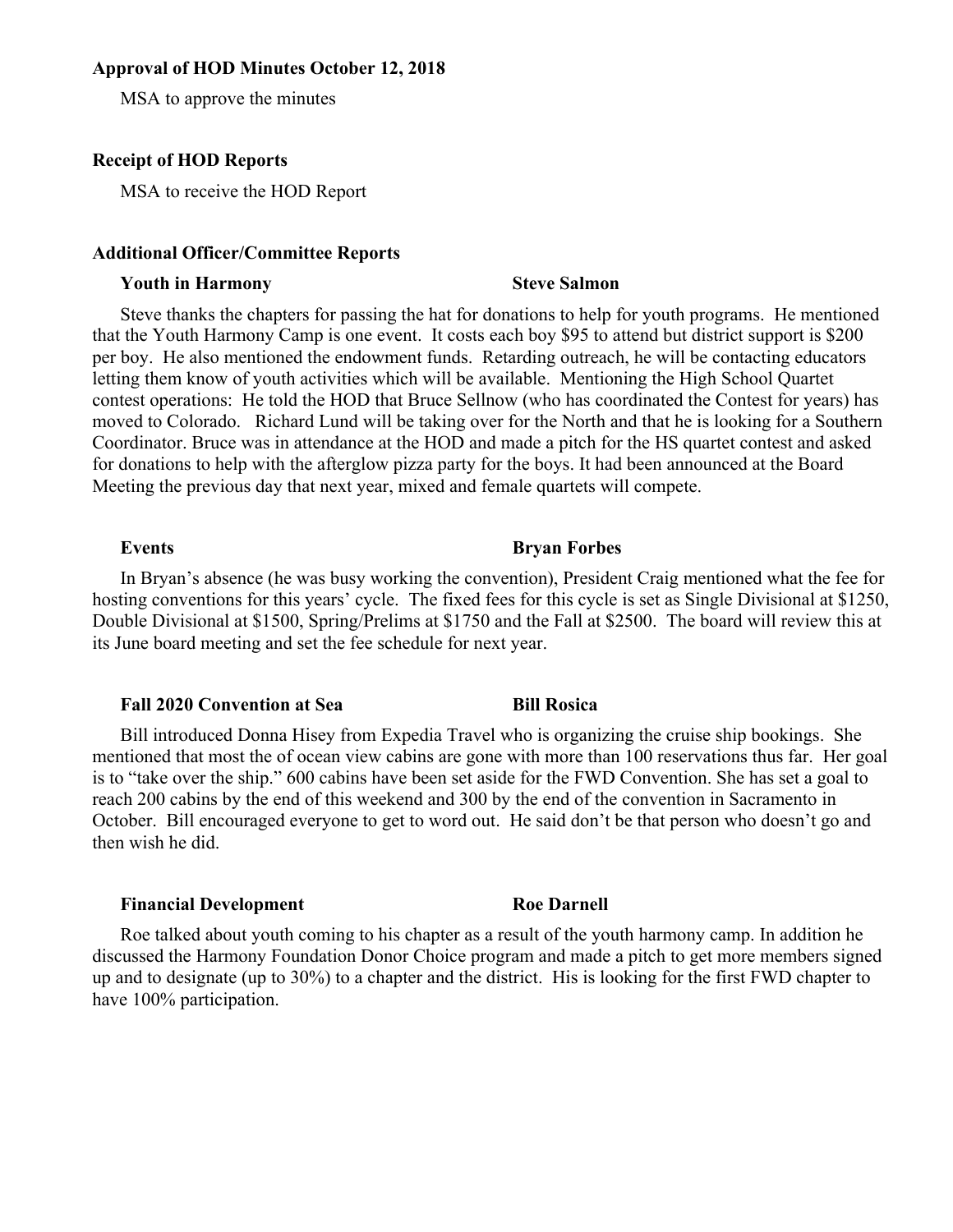# **Spring Board Meeting Highlights**

President Craig made brief remarks about the board meeting held the day before. We are the second largest district with more than 2000 members in five divisions. He reminded everyone that board meetings are open and that minutes are posted on the district website. The next board meeting will be a full day meeting in Fullerton, CA.

# **BHS Staff Update**

Holly Kellar, Chief Marketing Officer, BHS, observed that there are four issues: Engaging youth education, Struggling chapters, Hobby Quartets and Non-competitors who want to sing. She sees it as all have to do with Everyone in Harmony. There need to be a way to find out how to engage people—men and women in singing. She is looking to welcoming not only women…but all to the barbershop hobby. She shared ideas about spreading the love of barbershop music. She is looking forward to the conversation. She also mentioned the scheduled "listening session" immediately following the HOD meeting.

# **Society Board Update**

David Haedtler, Society Board Member reported in the Everyone in Harmony that change is hard to make whether it is good or bad. He indicated that 60-65% would like to keep things the same. The rest are mixed with women inclusion. He said it's "all over the map."

He discussed sex offenders list and the position of the society. It's tough to deal with but the new rule, it is the right thing to do.

Transparency issue with the board was brought up regarding EIH. There was feedback from members that there is need for more communication from the board to the members. The board has discussed the issue. Board meetings are open except executive sessions, but they need to address the transparence issues he reported.

He said that the board gives general direction to CEO and then let's him run the Society within the guidelines. He took several questions from the group

# **Old Business**

Jim Maass reported the need to keep all shows legal with BMI and ASCAP and that chapters need to submit proper show clearance forms and payment to the district secretary for processing SOP section 9 lists all the requirements. He also pointed to his article in the HOD Brochure for reference. These was good discussion of the issue.

**From the floor**: Keith Eckhart reported to the Board that has established a new group-- Barbershoppers Helping Barbershoppers. This new group which he is forming is just looking to help barbershoppers and small chapters.

## **New Business**

New District and Chapter Bylaws: President Craig reported that nothing needs to be done. The Society adopts the Bylaws and chapters can add some specific. There was no action needed on this topic.